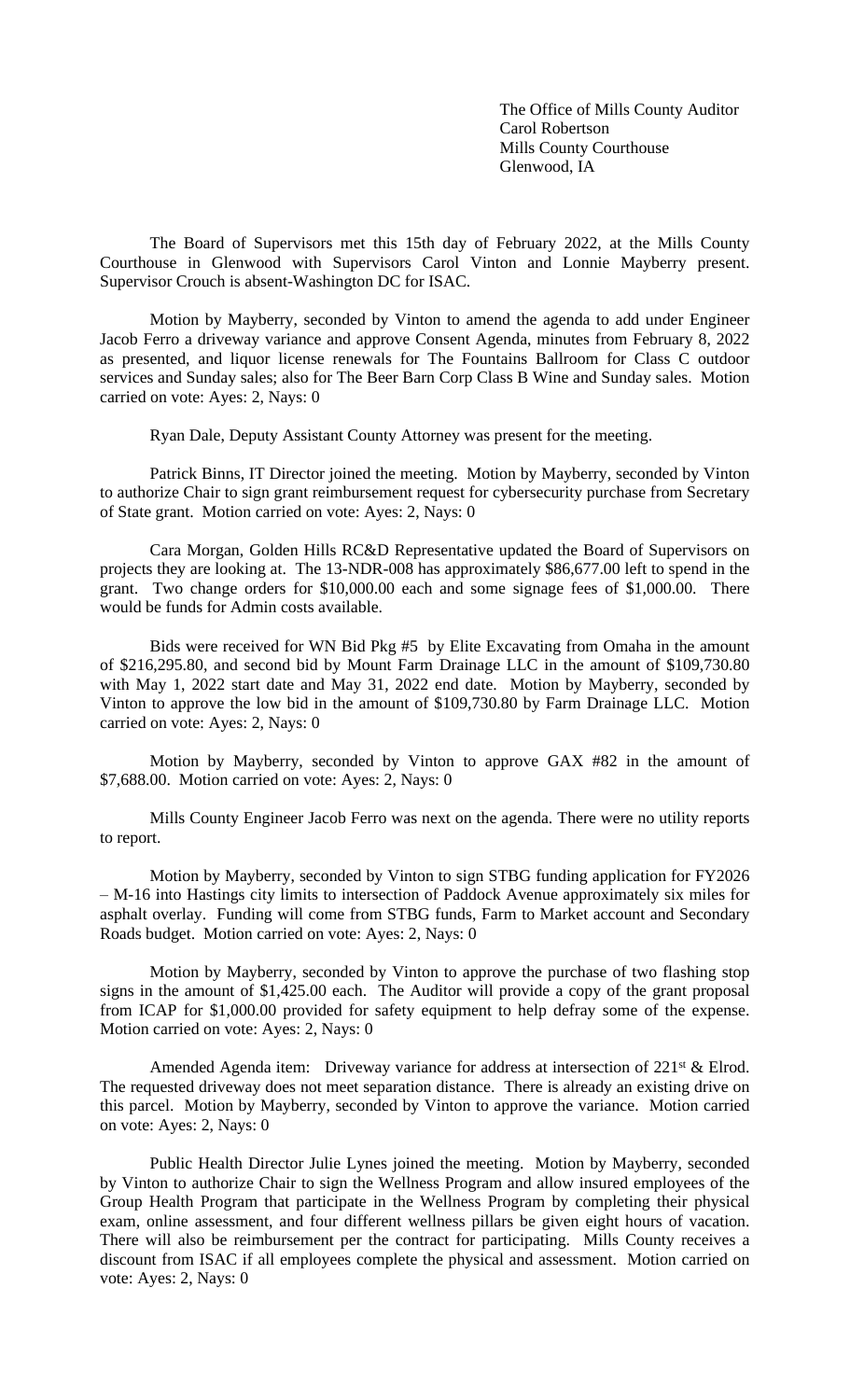Lynes requested the County participate by adopting the Child Abuse Proclamation for the month of April and everyone asked to participate by wearing the color blue on April 1, 2022. Motion by Mayberry, seconded by Vinton to adopt the Child Abuse Proclamation. Motion carried on vote: Ayes: 2, Nays: 0

Lynes discussed the current building expansion as presented with changes and will send back out for RFP to those that had previously bid the project prior to changes.

Treasurer Jill Ford joined the meeting. Motion by Mayberry, seconded by Vinton to renew deputy contracts for Diann Bingham as Motor Vehicle Deputy and Melissa Loghry as Tax Deputy. Motion carried on vote: Ayes: 2, Nays: 0

Ford requested approval to hire Wendy Rodriguez as a universal clerk who has passed all required pre-employment physical and drug screening. Motion by Mayberry, seconded by Vinton to approve hiring Wendy Rodriguez with a start date of February 23, 2022 at a salary of \$38,500.00. Motion carried on vote: Ayes: 2, Nays: 0

Ford requested approval to purchase a laptop from CDW and requested ARPA funds to pay for this since it will be used for COVID-related working from home. Motion by Mayberry, seconded by Vinton to approve Microsoft Surface Pro in the amount of \$1,498.12. Motion carried on vote: Ayes: 2, Nays: 0

Motion by Mayberry, seconded by Vinton to authorize Treasurer Ford to collect \$5.00 admin fee for collecting and completing Marian Heights Sewer Special Assessments for the City of Glenwood. Motion carried on vote: Ayes: 2, Nays: 0

Sheriff Oetter joined the meeting. Motion by Mayberry, seconded by Vinton to agree to pay LEO contracts for Alexsis Kittelson in an amount not to exceed \$17,114.06 and to also have Deputy Attorney Dale draft contracts for the current hire and the other deputy to be approved next week who both come from Fremont County with current contracts. Mills County would pay off their existing contracts and would require the deputies to stay for four years, otherwise they will be required to pay Mills County back. Motion carried on vote: Ayes: 2, Nays: 0

Sheriff Oetter requested approval to add an additional K9 handler. Oetter explained this would only cost \$1,800.00/year additional salary for the handler for the extra one-half hour per day to take care of the dog. Also, boarding expenses when the handler is on vacation, food, and vet bills come from the K9 Fund. A vehicle is already equipped. Oetter stated all costs are in the budget for these expenses. Motion by Mayberry, seconded by Vinton to approve the additional K9. Motion carried on vote: Ayes: 2, Nays: 0

Motion by Mayberry, seconded by Vinton to approve Resolution 22-03 Termination of 28E Agreement for Iowa Precinct Atlas Consortium. Motion carried on vote: Ayes: 2, Nays: 0

## **RESOLUTION 22-03 RESOLUTION AUTHORIZING THE CHAIR TO SIGN THE TERMINATION OF A 28E AGREEMENT FOR IOWA PRECINCT ATLAS CONSORTIUM**

**WHEREAS**, on June 18, 2013, Resolution 13-18, Mills County authorized the chair of the Mills County Board of Supervisors to sign a 28E to purchase a copyright license for distribution and use of Precinct Atlas within the State of Iowa and our County; and,

**WHEREAS** authority for this agreement is contained in Chapter 28E of the Code of Iowa. Mills County has decided they will no longer use the Precinct Atlas and would like to terminate that agreement.

**NOW, THEREFORE, BE IT RESOLVED** by the Mills County Board of Supervisors to authorize the Board Chair to sign the Termination of a 28E Agreement for Iowa Precinct Atlas Consortium.

Resolution adopted this 15th day of February 2022.